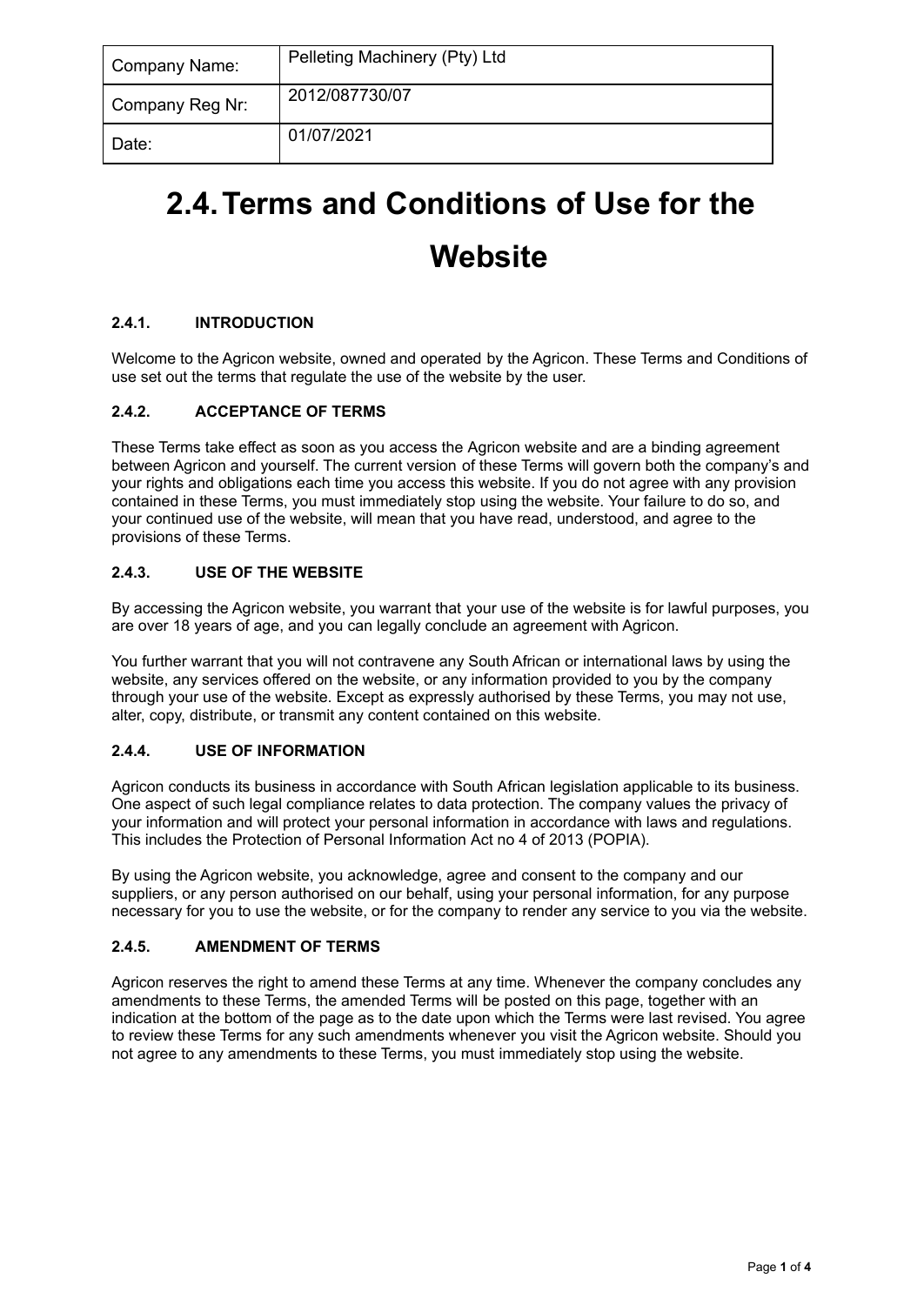| Company Name:   | Pelleting Machinery (Pty) Ltd |
|-----------------|-------------------------------|
| Company Reg Nr: | 2012/087730/07                |
| I Date:         | 01/07/2021                    |

#### **2.4.6. CONTENT OF USERS (If applicable)**

There are certain areas on the Agricon website that allow users of the website to upload questions, data, and other information. As a user, you are responsible for the content that you upload, display, and add to the website. Agricon will not review any user content.

You agree not to add any user content that contains any information that is not legally permitted, you do not have a right to make it available under any law, or under contractual relationships and you know is incorrect. You agree that any user content that you add to the website does not violate any third-party rights.

#### **2.4.7. COPYRIGHT AND INTELLECTUAL PROPERTY RIGHTS**

For purposes of these Terms, Intellectual Property Rights means all intellectual property rights including, patents, designs, copyright, trademarks, trade secrets and know-how, applications and registrations, renewals, and extensions.

Unless the contrary is specified in these Terms, all content contained on the Agricon website, or incorporated or embedded in any service offered on the website, including software, images, text, graphics, illustrations, logos, branding, photographs, and all Intellectual Property Rights in such content, belongs exclusively to Agricon. You agree that you will at no time lay claim to the company content, and to any Intellectual Property Rights subsisting in such content.

Except as explicitly provided herein, nothing in these Terms shall be deemed to create a license to any Intellectual Property Rights belonging to the company, and you agree that you will not:

- Modify, port, translate, localise, or create derivative works of the company content.
- Decompile, disassemble, reverse engineer, or attempt to reconstruct, identify, or discover any source code, underlying ideas, underlying user interface techniques or algorithms contained or incorporated in any company content.
- Disclose any of the company content.
- Sell, lease, license, sublicense, copy, market, reproduce, transmit or distribute the company content.
- Knowingly take any action that would cause any of the company content to be placed in the public domain.

You understand and acknowledge that you may be exposed to user content that is inaccurate, misleading, and offensive. You agree that the company will not be liable for any damages you allege to incur because of exposure to such user content.

#### **2.4.8. DISCLAIMER OF WARRANTIES AND LIABILITIES**

Agricon does not make any warranties, statements, or guarantees, regarding the Agricon website and any services offered on the website. These are provided on an "as is" basis. Use of the website, any company content and any service offered is entirely at your own risk.

Agricon makes no warranties or conditions about the quality, accuracy, reliability, completeness, or timeliness of any of the foregoing. The company does not take any responsibility for any errors, omissions or inaccuracies on the website, the content and any service that may be offered.

Neither the company nor its shareholders, directors, or employees (Indemnified Parties), shall be responsible for any loss, harm, damage, and expense which may be suffered by you or any third-party, which may be attributable to your access and use of the Agricon website, or any information contained on or received via the website.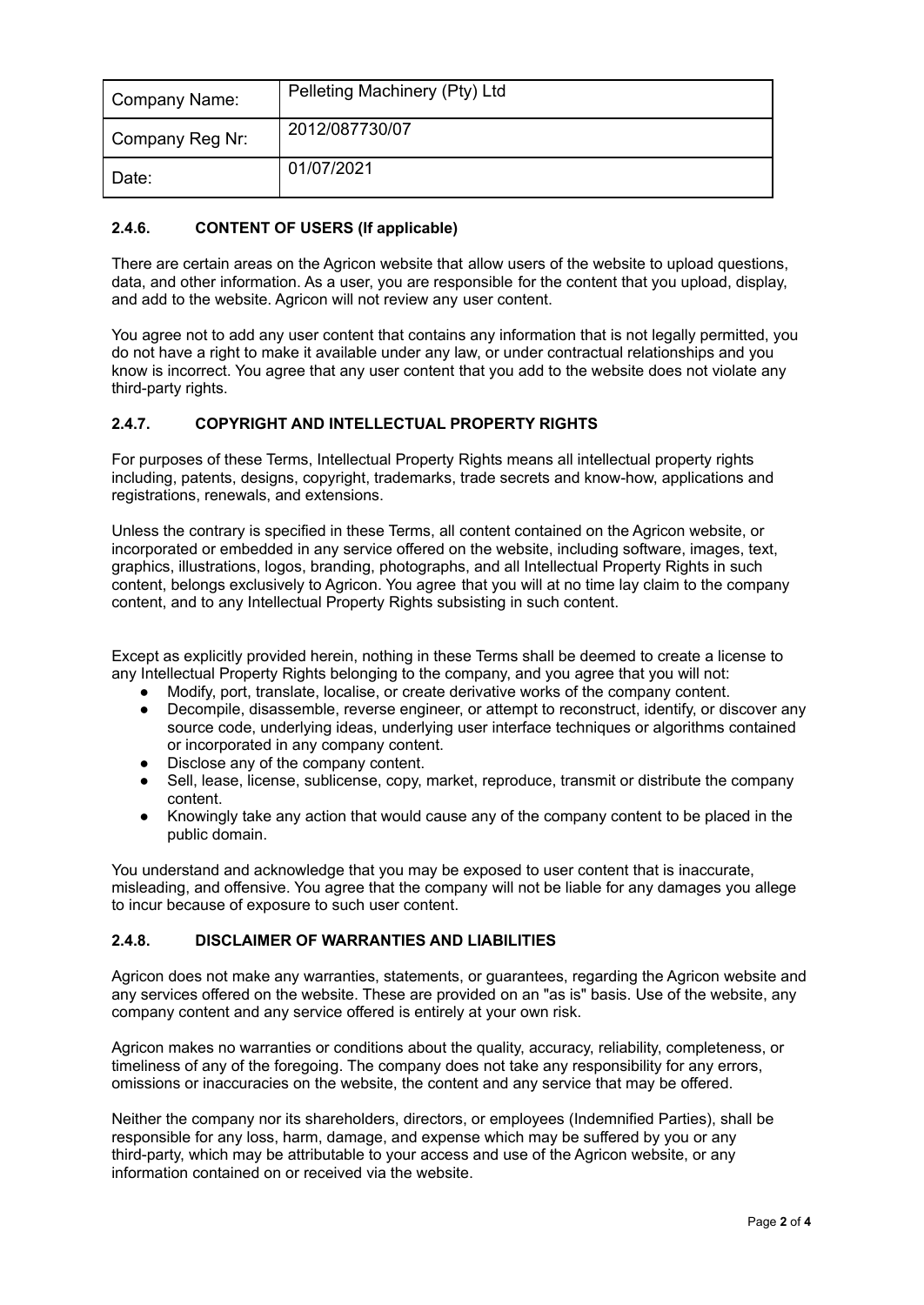| Company Name:   | Pelleting Machinery (Pty) Ltd |
|-----------------|-------------------------------|
| Company Reg Nr: | 2012/087730/07                |
| l Date:         | 01/07/2021                    |

The Indemnified Parties shall not be liable for any loss of business, data or profits, failure, or unavailability of the website for any reason, and failure by any third-party service provider to render any service which are necessary to ensure the availability of the website.

You hereby indemnify the Indemnified Parties against any loss, liability, harm, damage, or expense which may be suffered by you or any third-party because of or which may be attributable to any of the above.

# **2.4.9. INDEMNITY**

In addition to the warranties and indemnities set out above, you hereby agree to hold harmless the Indemnified Parties from any claims, damages, obligations, losses, liabilities, costs or debt, and expenses arising from:

- Your violation of any provision of these terms.
- Your violation of any third party right including any Intellectual Property Right, or other property or privacy right.
- Any claim that the user content caused damage to a third-party.

#### **2.4.10. EXTERNAL LINKS**

External links may be provided for your convenience; however, Agricon makes no representations whatsoever about any third-party website or its content. Use of any external links provided is entirely at your own risk. It is your responsibility to ensure that you obtain all relevant information and that you read the privacy and security policy displayed on any third-party website. The company has no control over such third-party websites and will not be liable for any loss or damage that you may suffer, because of your use of third-party websites.

#### **2.4.11. GOVERNING LAW**

These Terms shall be governed in accordance with the laws of the Republic of South Africa, and you hereby submit to the jurisdiction of the South African courts. If any provision of these Terms is found to be unlawful, void, or for any reason unenforceable by a competent court in the Republic of South Africa, then that provision shall be severable from these Terms and shall not affect the validity and enforceability of any remaining provisions.

# **2.4.12. INTERNAL DOCUMENT APPROVAL**

| <b>Information Officer Name</b> | Signature | Date |
|---------------------------------|-----------|------|
|                                 |           |      |
|                                 |           |      |
|                                 |           |      |